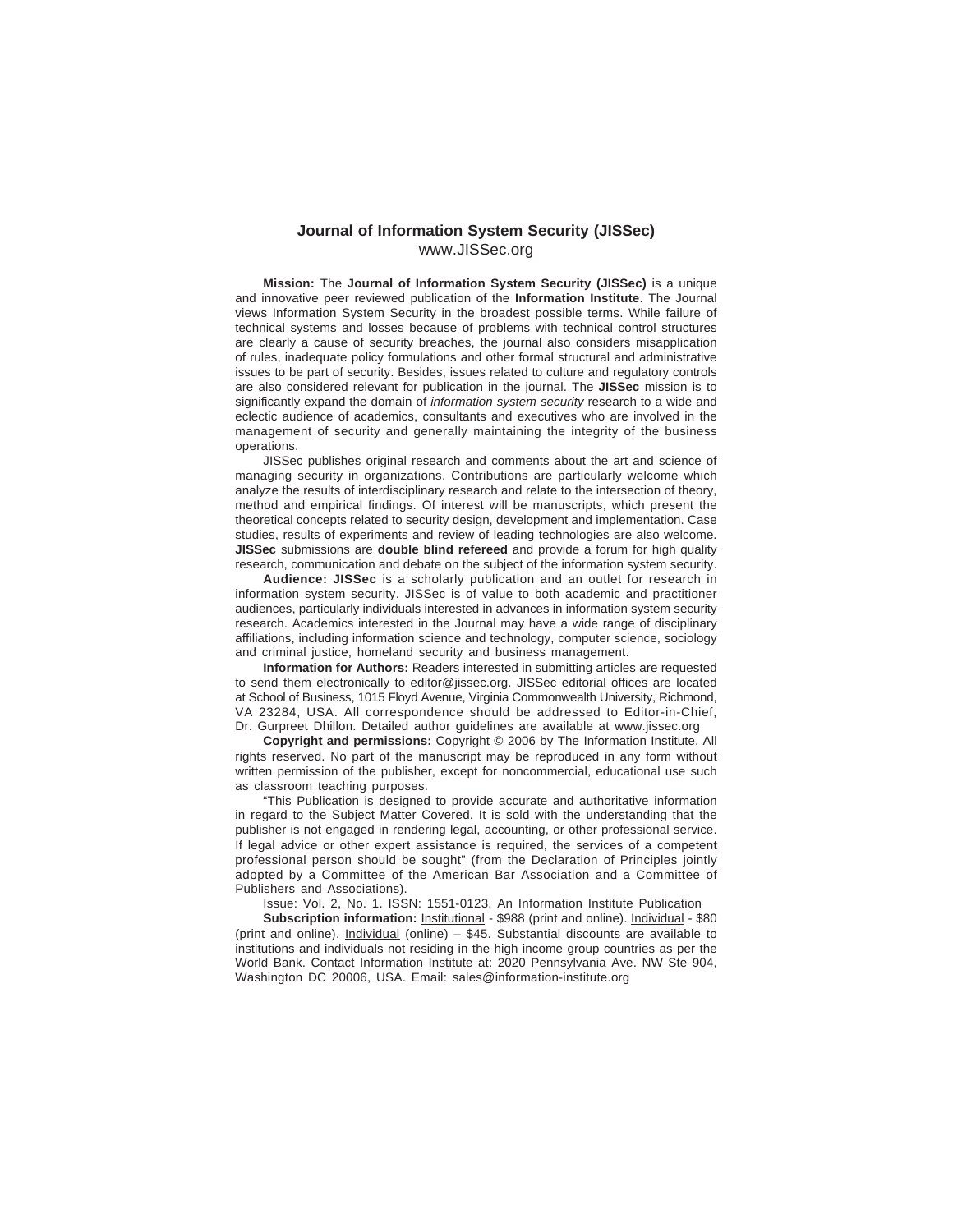# **Editor-in-Chief**

Gurpreet Dhillon Virginia Commonwealth University, USA

### **Co-Editors**

James Backhouse London School of Economics, UK Vijay Masurkar Sun Microsystems, USA

#### **Associate Editors**

Jeimy J. Cano, Universidad de los Andes, Columbia Jean-Noel Ezingeard, Henley Management College, UK Steve Furnell, University of Plymouth, UK Qing Hu, Florida Atlantic University, USA Günther Pernul, University of Regensburg, Germany Jeff Stanton, Syracuse University, USA Mikko Siponen, University of Oulu, Finland Raj Sharman, SUNY Buffalo, USA Rossouw von Solms, PE Technikon, South Africa Dan Shoemaker, University of Detroit Mercy, USA Merrill Warkentin, Mississippi State University, USA Mark Weiser, Oklahoma State University, USA Greg B. White, University of Texas, San Antonio, USA

## **Book Review Editor**

Heinz Roland Weistroffer Virginia Commonwealth University

#### **Editorial Advisors**

Richard Baskerville Georgia State University, USA Allen Lee Virginia Commonwealth University, USA

#### **Editorial Assistant**

Gurvirender Tejay Virginia Commonwealth University, USA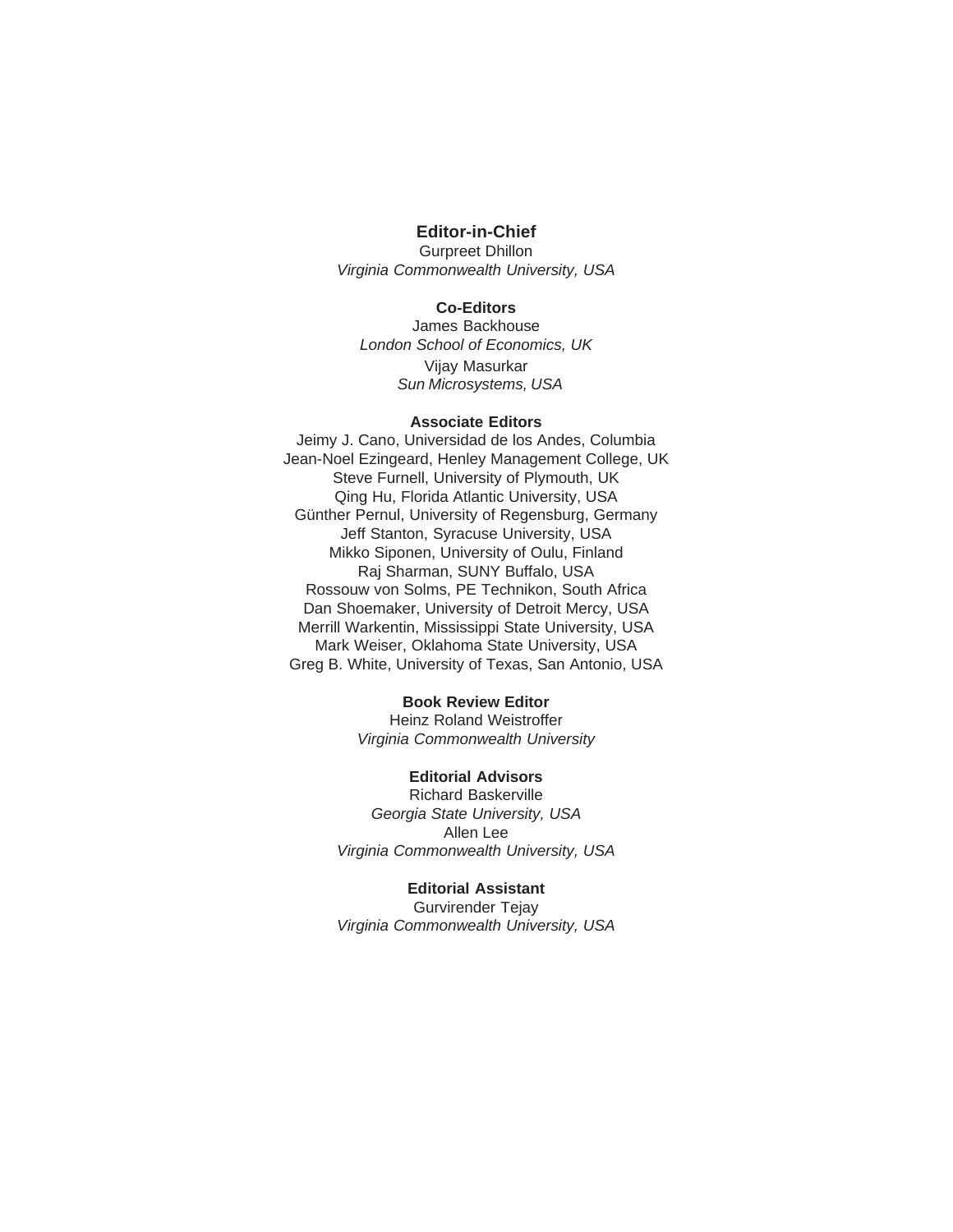|                                               | JISSec 2(1) 2006                                                                           |                                                                                                        |                                                            |  |
|-----------------------------------------------|--------------------------------------------------------------------------------------------|--------------------------------------------------------------------------------------------------------|------------------------------------------------------------|--|
|                                               |                                                                                            |                                                                                                        | Journal of<br><b>Information System</b><br><b>Security</b> |  |
| <b>The</b><br>Information<br><b>Institute</b> |                                                                                            |                                                                                                        | www.jissec.org                                             |  |
|                                               |                                                                                            | Volume 2 Number 1                                                                                      | 2006                                                       |  |
| Editorial                                     | 1                                                                                          | <b>Editorial</b>                                                                                       |                                                            |  |
| Research papers                               | 3                                                                                          | Security Consistency in Information<br>Ecosystems: Structuring the Risk<br>Environment on the Internet |                                                            |  |
|                                               |                                                                                            | Bengt Carlsson & Andreas Jacobsson                                                                     |                                                            |  |
|                                               | 27<br>Security Issues and Capabilities of Mobile<br>Brokerage Services and Infrastructures |                                                                                                        |                                                            |  |
|                                               |                                                                                            | Muntermann, Jan; Roßnagel, Heiko                                                                       |                                                            |  |
|                                               | 44                                                                                         | <b>Systems Security</b>                                                                                | A Conceptual Model for Integrative Information             |  |
|                                               |                                                                                            | Heinz Roland Weistroffer                                                                               | Alexander D. Korzyk, John W. Sutherland,                   |  |